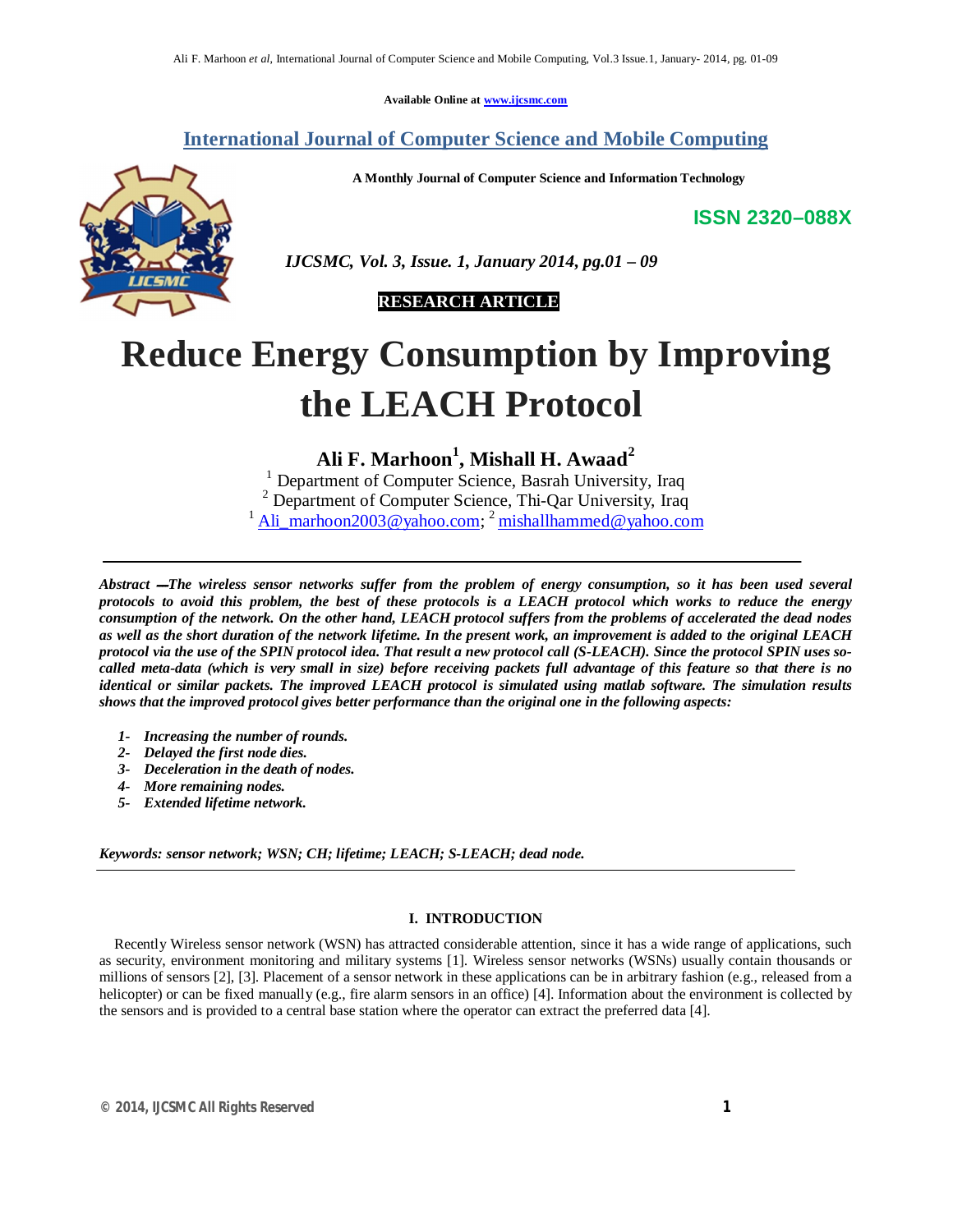An important challenge in the design of these networks is that two key resources—communication bandwidth and energy are significantly more limited than in a tethered network environment [2].

 In wireless sensor network, the majority energy of nodes is used for data transmission and reception. To balance the node energy consumption and prolong network lifetime has become an important indicator of good or bad routing algorithm, so a good routing algorithm must balance the energy consumption of nodes to extend the network life without increasing computational complexity [5]. Since energy is the major constrain in WSNs, therefore, to solve the energy constraints problem of WSNs, various energy efficient routing protocols have already been proposed such as LEACH, PAMAS and HEED. The main objective of the routing protocols in wireless sensor networks is to find approach for improvement of energy efficiency and reliable transmission of sensed data to the base station [6].

 Low Energy Adaptive Clustering Hierarchy (LEACH) is one of the most popular hierarchical routing protocols for wireless sensor networks. The idea is to form clusters of the sensor nodes based on the received signal strength and use local CHs (cluster heads) as routers to the sink (base station). This will save energy since the transmissions will only be done by such cluster heads rather than all sensor nodes [7].

 LEACH divides the whole network into several clusters, and the run time of network is broken into many rounds. In each round, the nodes in a cluster contend to be cluster head according to a predefined criterion [8], [9]. LEACH is a more mature clustering routing algorithm, but it still have defect of short survival time and is low degree of load-balancing. The cluster head is selected randomly in Leach, and this is likely to bring some of the inefficient subclustering schedules [10]. In this research, we provide the best solution in the energy consumption of the original protocol and thus the network will have a longer lifetime.

#### **II. RELATED WORK**

 There are many researches focused on the energy and lifetime in sensor networks. In this section, a survey covers some previous researches related to our work are as follows:

 C. Wang and J. Liu, proposes an improved LEACH protocol with a more reasonable set-up phase. The proposed protocol focuses on saving the energy cost induced due to redundant nodes (twin nodes) and balancing the energy consumption among sensor nodes by splitting large clusters into smaller ones [2].

 W. Xiaoping, L. Hong and L. Gang, proposes an improved routing algorithm based on LEACH protocol, which involves cluster head choosing, multi-hop routing and the building of its path. An improved routing algorithm has higher energy utilizing rate, and it helps prolong network's lifetime [11].

 W. Weichao, D. Fei and X. Qijian, proposes LEACH-TM protocol, where LEACH-TM introduces the concept of Trust, designs the cluster-head adjusting procedure and establishes multi-path with cluster-heads acting as routers. The simulation illustrates that LEACH-TM makes much progress in the reliability of data transmission, the distribution of cluster heads and the lifetime of networks [12].

 B. A. Bakr and L. Lilien, proposes the LEACH-SM protocol, which modifies the prominent LEACH protocol by enhancing it with an efficient management of spares. One of the spare management features in LEACH-SM is adding the spare selection phase to LEACH. During this phase, each node decides in parallel whether it should become an active primary node, or a passive spare node. The nodes that become spares go asleep, while the WSN as the whole maintains the required abovethreshold target coverage. Identification of spares alone increases energy efficiency for WSNs, thus extending WSN lifetime [13].

#### **III. LEACH PROTOCOL**

 LEACH is an adaptive clustering routing protocol proposed by Wendi B. Heinzelman, et al [8]. It is a kind of self-adaptive cluster-organized topological algorithm. Nodes organize themselves into clusters; one node in every cluster would acts as cluster head (CH) [11]. The operation of LEACH is broken up into rounds, where each round begins with a set-up phase when the clusters are organized followed by a steady state phase when data are transferred from the nodes to the cluster head and on to the BS, as shown in Fig.  $1$  [2], [12].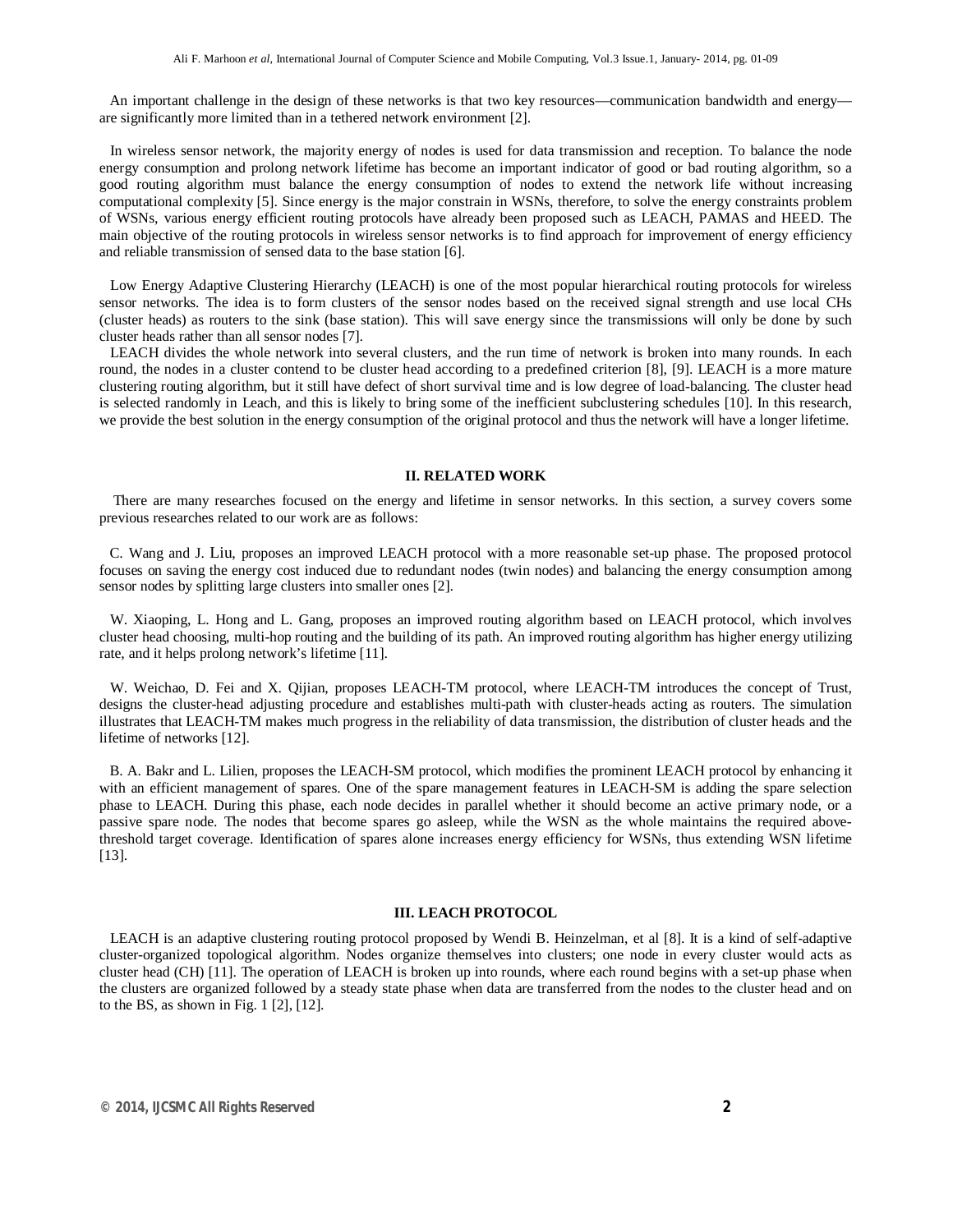

Fig.1: Time line showing operation of LEACH

 The steady-state phase duration is usually much longer than set-up phase duration. However, the first phase is more important, in which sensor nodes are allowed to elect themselves as cluster-heads randomly, and then divided into clusters. Each node that becomes the cluster head (CH) will create a TDMA schedule for the sensor nodes within the cluster. That allows the radio components of each non-CH node to be turned off all times except during their transmit time Fig..2 shows the cluster formation algorithm of LEACH. [2].



Fig.2. Cluster formation of LEACH protocol

 The selection of CH depends on decision made by the node by choosing a random number between 0 and 1. If the number is less than a threshold), the node becomes a cluster-head for the current round. The threshold is set as [4]:

$$
T(n) = \begin{cases} \frac{P}{1-P \times [r \mod (1/p)]} & , n \square \\ 0, & \text{otherwise} \end{cases}
$$
 (1)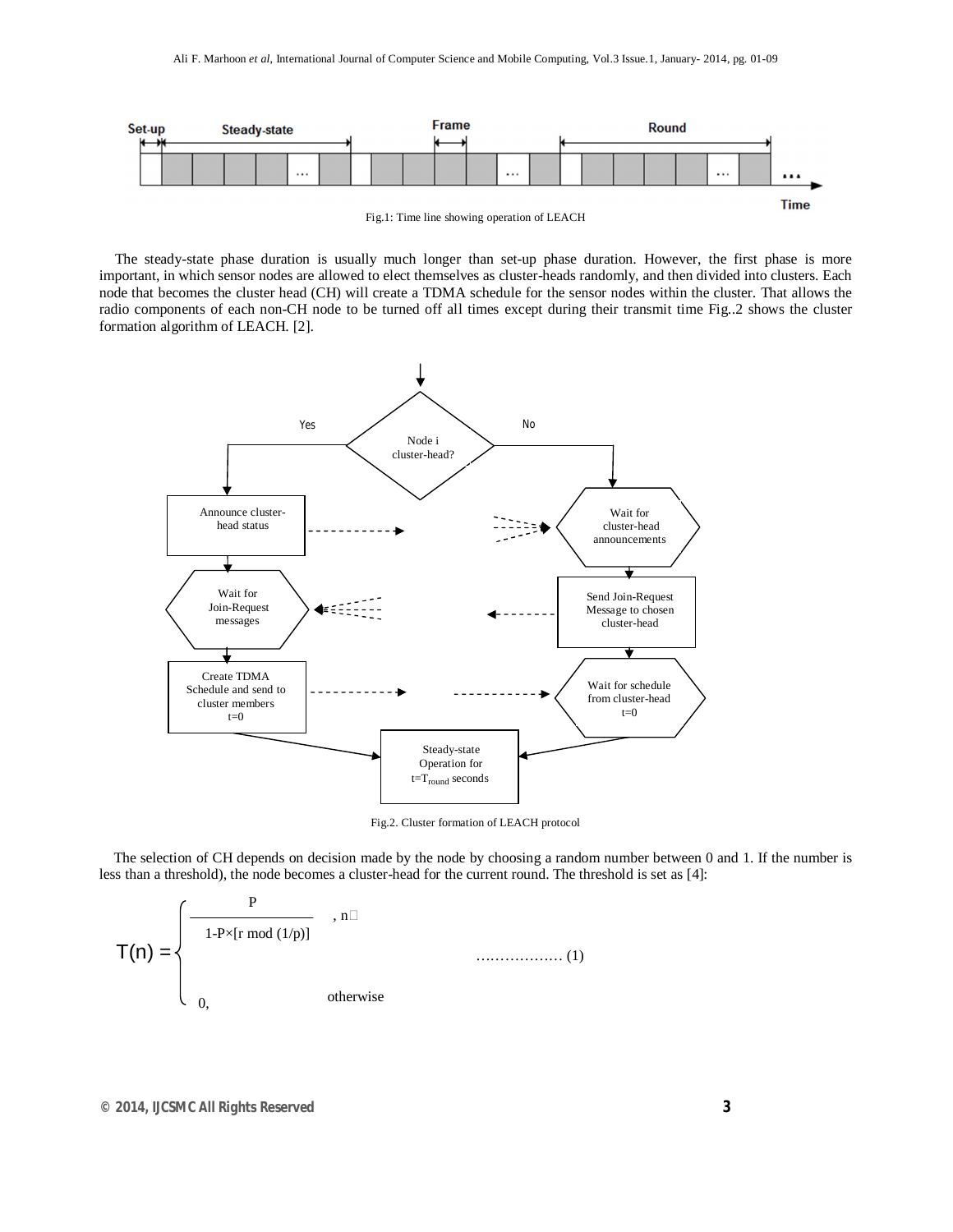Where P is the desired percentage of cluster heads (e.g.  $=0.05$ ),  $r =$  the current round, and G is the set of nodes that have not been cluster-heads in the last 1/P rounds. Using this threshold, each node will be a cluster-head at some point within 1/P rounds. Nodes that have been cluster heads cannot become cluster heads for a second time for P rounds. After that, each node has a 1/p probability of becoming a cluster head in every round. At the end of every round, every node that is not a cluster head select the nearest cluster head and joins that cluster to transmit data. The cluster heads combine and compress the data and forward it to the base station, therefore it extends the life span of major nodes [8], [4], [14].

This protocol contains many problems and flaws are as follows:

- 1- In the original LEACH protocol distributed nodes on a specific area randomly and thus possible that the nodes are far from Cluster head, leading to an acceleration in the death of nodes.
- $2$  Possible that there will be two nodes or more neighboring leading to send information identical to CH and this increases energy consumption and reduce the network lifetime.

#### **IV. S-LEACH PROTOCOL**

 In this section, we explain the proposed protocol, this protocol addresses the problems of the original protocol, these problems is that the nodes die quickly in rounds and shortness of network lifetime. When we implement the original protocol the nodes are distributed randomly, as shown in Fig. 3:



Fig. 3 100 nodes with BS in original LEACH protocol

 Refer to Fig. 3, there are two nodes or neighboring more (the nodes of neighboring inside dashed circles), the neighboring nodes send identical packets. CH leading to the additional work for these identical packets, which increases the energy consumption, thus neighboring nodes dies early.

 As mentioned previously, the use of the idea of SPIN protocol in which the nodes send metadata (which is very small in size) to the so-called resource manager (which is similar to CH), If the information in the metadata is not identical with the data packets that belong to other nodes, the resource manager asks the node to send full packet; otherwise there is no need for that packet.

 We apply the principle of SPIN in the S-LEACH protocol (As shown in Fig. 4), Where we noticed that the nodes that is less than 3 meters far from the location of node sends the same data, thus no need for more than one node to send the same data packet. The neighboring nodes are forced to be in a state of sleep until the death of the first node.

 All nodes send metadata to the CH, and CH is determined neighboring nodes. We found through the implementation of the program as possible that there will be two nodes neighboring, three or four by spreading the nodes randomly as shown in Fig. 3.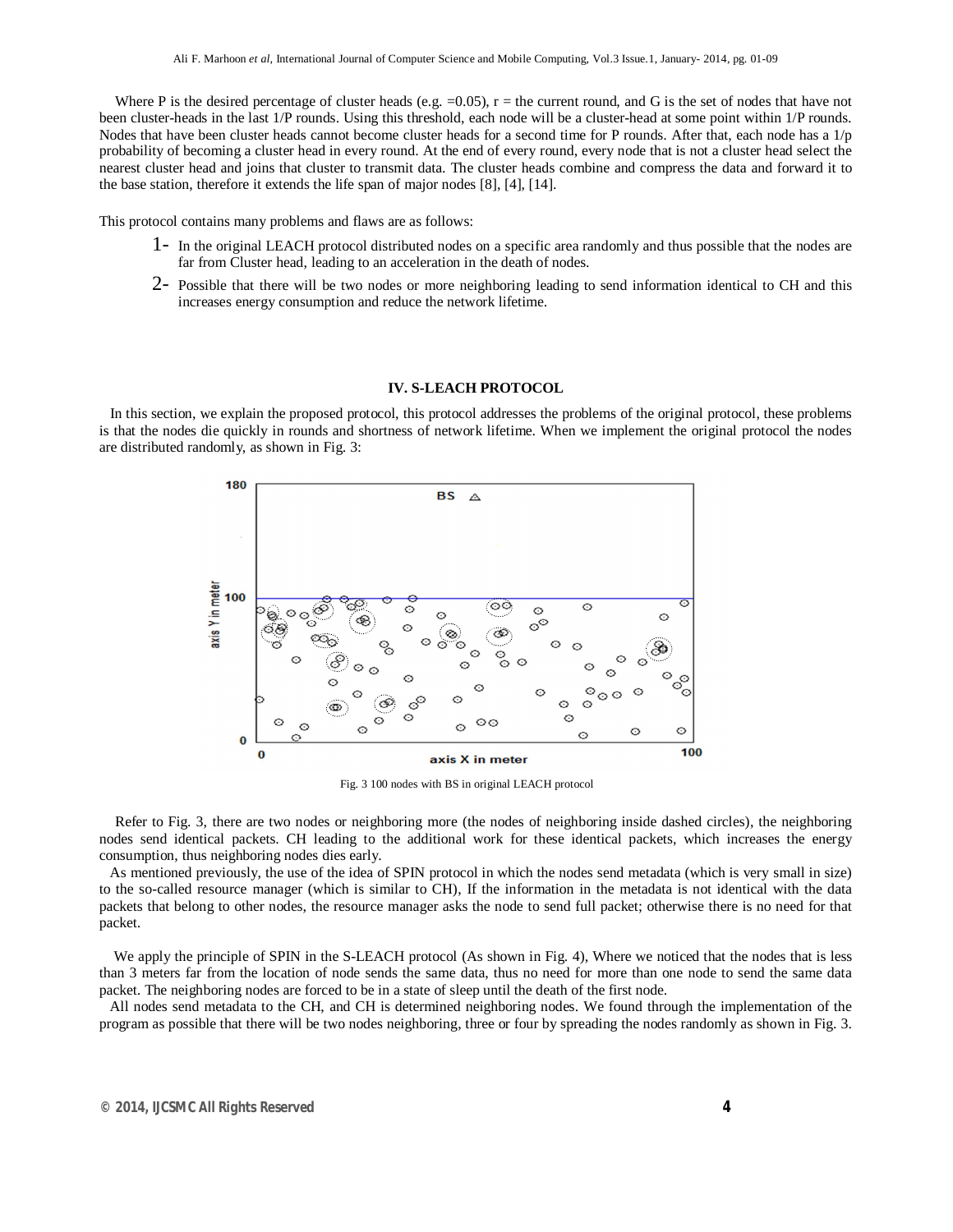By incorporating the idea of SPIN in LEACH got good results in increasing the number of rounds, delayed the first node dies and prolongs the largest network lifetime. These results will be discussed in the next section.



Fig. 4: CH determines the status of nodes (sleep or active)

#### **V. RESULTS AND DISCUSSION**

 In this section, presents the results obtained from the S-LEACH protocol, usually, the nodes of WSN are distributed randomly by helicopter (for example for different reasons), so the sensor networks are spread randomly. Suppose also that all nodes are consumes equal energy and the base station is static and positioned distant from the sensors. The CHs numbers are left as in the original LEACH protocol. The table I shows the parameters used in the original LEACH protocol and the S-LEACH protocol simulations:

| <b>Parameter</b>      | <b>Values</b>              |  |  |
|-----------------------|----------------------------|--|--|
| <b>Nodes</b>          | 100                        |  |  |
| Simulation area       | $100\times100 \text{ m}^2$ |  |  |
| Base station location | (50, 170)                  |  |  |
| Node energy           | 0.5J                       |  |  |
| Rounds                | 800                        |  |  |
| Size of Packet        | 6400 byte                  |  |  |
| Meta-data             | 200 byte                   |  |  |

| Table I               |  |  |  |  |  |
|-----------------------|--|--|--|--|--|
| Simulation parameters |  |  |  |  |  |

 After the implementation of the program by using the previous parameters we got the result that the nodes of the dead in the original protocol more than the proposed protocol as in Fig. 5: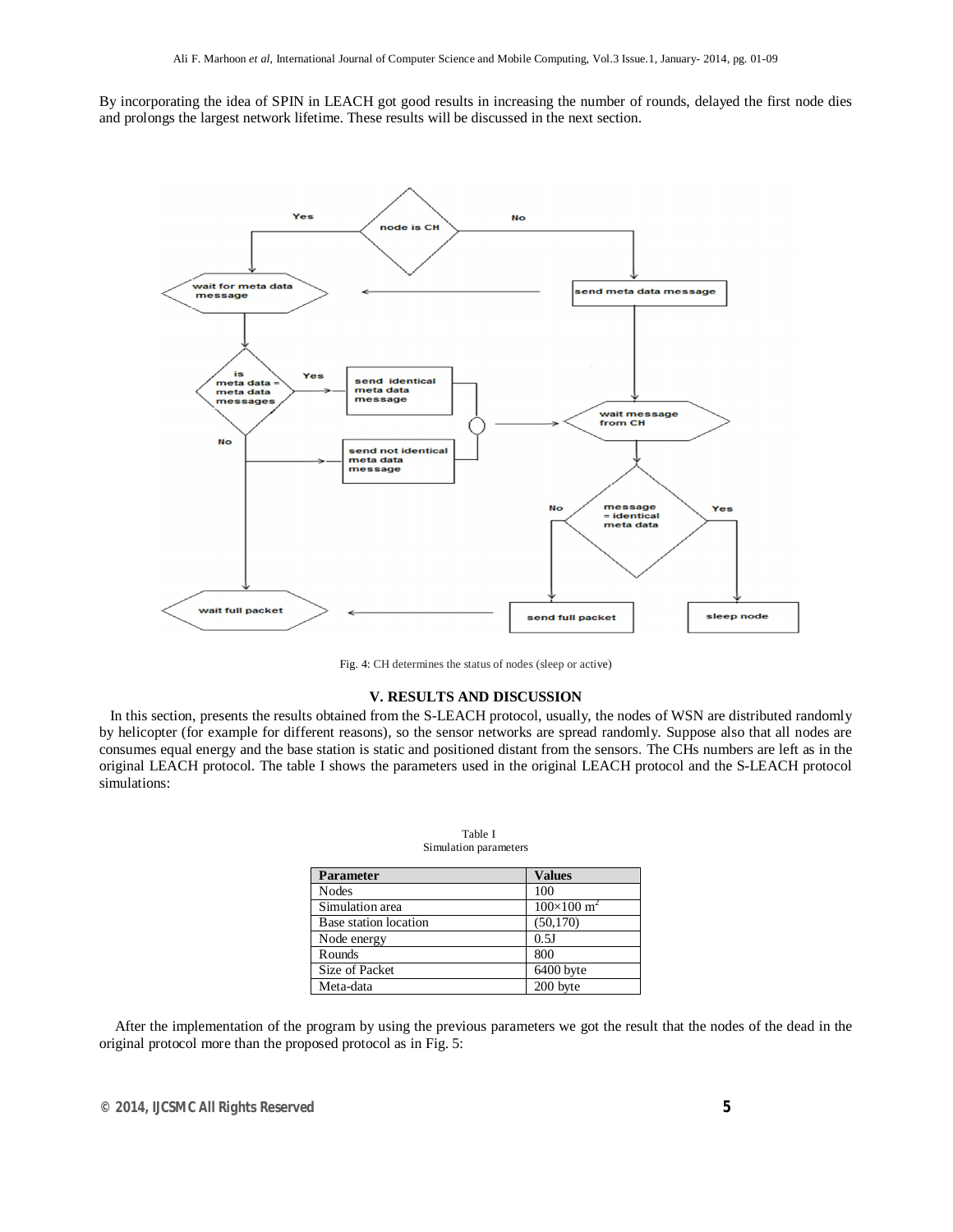

Fig. 5: Remaining nodes in both original LEACH and S-LEACH protocol through rounds





 It is clear from earlier figures that the remaining nodes in the original protocol is a single node, while in the new protocol there are 9 nodes This reflects the efficiency of the S-LEACH protocol.

 That is, through the S-LEACH protocol can increase the number of rounds to more than 800 round because of extended in lifetime the network, Also in the S-LEACH protocol has been noticed that there is delayed in the death of nodes and that there is a delay in the death of the first node. 1000 experiment was performed on both the protocols and the results are shown in table II which gives sample of results: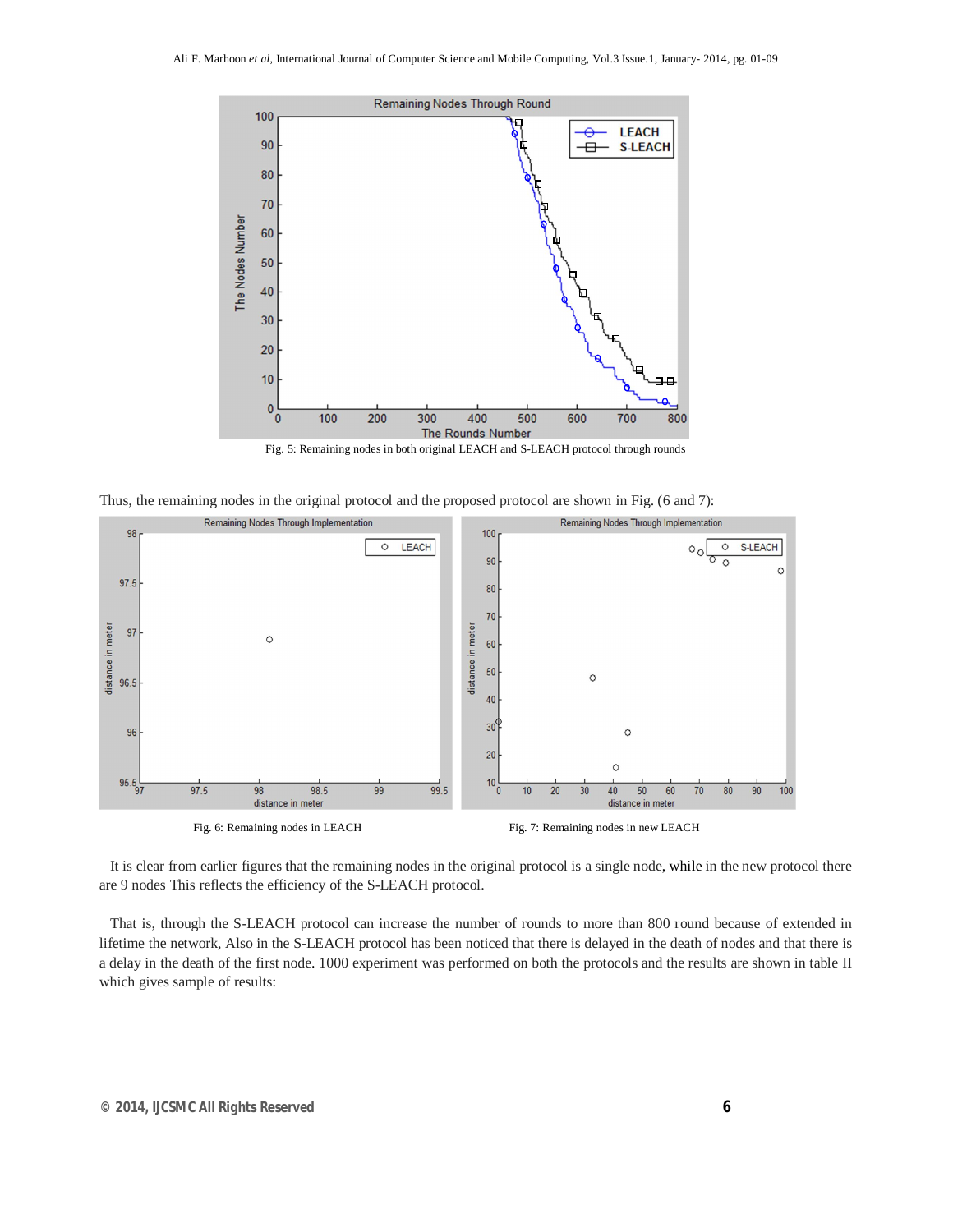| Original LEACH Protocol |                        |                   |              | <b>New LEACH Protocol</b> |                |                        |                   |              |              |
|-------------------------|------------------------|-------------------|--------------|---------------------------|----------------|------------------------|-------------------|--------------|--------------|
| No.                     | <b>Remaining Nodes</b> | <b>First Dead</b> | Dead         | Dead                      | NO.            | <b>Remaining Nodes</b> | <b>First Dead</b> | Dead         | Dead         |
|                         |                        | Node              | <b>Nodes</b> | <b>Nodes</b>              |                |                        | Node              | <b>Nodes</b> | <b>Nodes</b> |
|                         |                        |                   | in 500       | in 700                    |                |                        |                   | in $500$     | in 700       |
|                         |                        |                   | round        | round                     |                |                        |                   | round        | round        |
| 1                       | 1                      | 390               | 38           | 90                        | $\mathbf{1}$   | 6                      | 410               | 26           | 86           |
| $\overline{2}$          | $\overline{1}$         | 458               | 20           | 92                        | $\overline{2}$ | 9                      | 466               | 13           | 83           |
| 3                       | 3                      | 434               | 39           | 94                        | 3              | 12                     | 454               | 10           | 74           |
| $\overline{4}$          | $\overline{4}$         | 413               | 28           | 93                        | $\overline{4}$ | 5                      | 397               | 20           | 86           |
| 5                       |                        | 423               | 31           | 90                        | 5              | 5                      | 447               | 20           | 86           |
| 6                       | $\mathfrak{2}$         | 419               | 35           | 91                        | 6              | 10                     | 462               | 13           | 82           |
| 7                       | 3                      | 438               | 33           | 91                        | $\overline{7}$ | 8                      | 459               | 23           | 79           |
| 8                       | 5                      | 427               | 35           | 91                        | 8              | 14                     | 449               | 6            | 74           |
| 9                       | $\mathfrak{2}$         | 432               | 32           | 91                        | 9              | 5                      | 451               | 14           | 85           |
| 10                      | $\overline{2}$         | 417               | 32           | 90                        | 10             | $\tau$                 | 453               | 13           | 84           |
|                         |                        |                   |              |                           |                |                        |                   |              |              |
| 990                     | 3                      | 405               | 35           | 96                        | 990            | 12                     | 475               | 5            | 75           |
| 991                     | $\overline{4}$         | 410               | 33           | 93                        | 991            | 14                     | 432               | 15           | 72           |
| 992                     | 4                      | 400               | 43           | 94                        | 992            | $\tau$                 | 408               | 24           | 87           |
| 993                     | $\overline{2}$         | 414               | 30           | 92                        | 993            | $\tau$                 | 432               | 24           | 87           |
| 994                     | $\overline{4}$         | 419               | 34           | 93                        | 994            | $\overline{7}$         | 479               | 11           | 82           |
| 995                     | $\overline{4}$         | 427               | 31           | 95                        | 995            | $\overline{7}$         | 436               | 11           | 87           |
| 996                     | $\mathbf{1}$           | 434               | 34           | 93                        | 996            | 12                     | 461               | 7            | 78           |
| 997                     | $\overline{4}$         | 422               | 37           | 93                        | 997            | 9                      | 481               | 8            | 81           |
| 998                     | $\overline{4}$         | 427               | 25           | 90                        | 998            | 5                      | 481               | 14           | 83           |
| 999                     | $\overline{4}$         | 411               | 42           | 90                        | 999            | 5                      | 434               | 15           | 89           |
| 1000                    |                        | 409               | 27           | 92                        | 1000           | 6                      | 448               | 21           | 82           |

Table II Results 1000 experiment for both protocols

 Through the above table we reviewed Dead Nodes in 500 or 700 round even show acceleration and deceleration in the death of nodes for both Protocols. Fig. 8 and Fig. 9 show the death of the first node for both protocols and 1000 experiment while the Fig. 10 and Fig. 11 show the remaining nodes to both protocols and 1000 experiment.





Fig.8: LEACH First dead node through 1000 experiment Fig.9: S-LEACH First dead node through 1000 experiment

The average of both results in Fig. 8 and Fig. 9 for LEACH = 417.379 and for S-LEACH = 442.707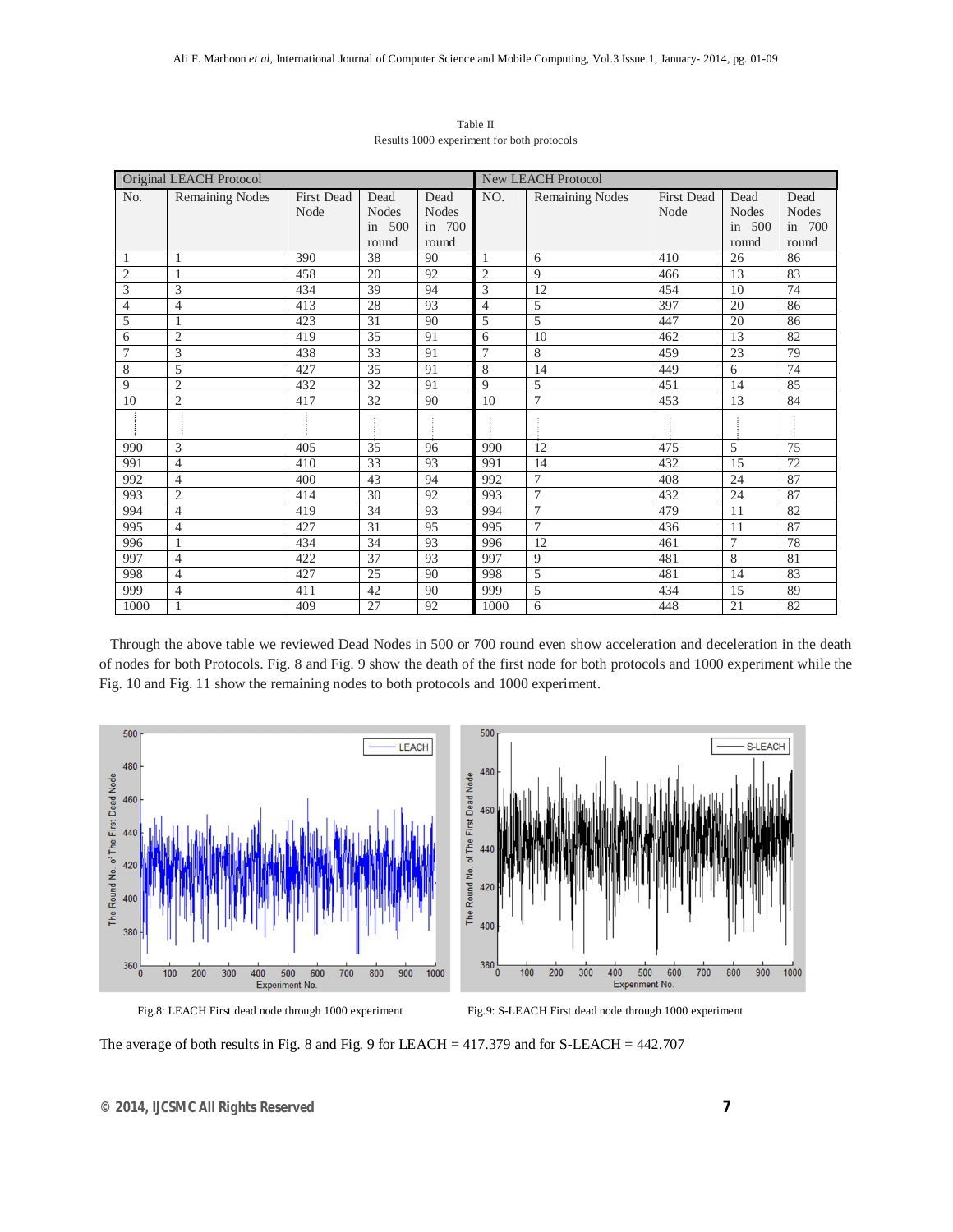

Fig. 10: LEACH remaining nodes through 1000 experiment Fig.11: S-LEACH remaining nodes through 1000 experiment

900 1000

### **VI. CONCLUSION**

 After the implementation of both protocols on the same parameters listed in Table I we conclude that the S-LEACH protocol gives better results than the original protocol. But we noticed that the remaining nodes in the S-LEACH protocol vary from implementation to another, as in Table II, Due to the spread of nodes (the area of  $100 \times 100$  m) randomly, as the CH selected randomly depending on the threshold, This means that the location neighboring nodes differ from experiment to another. Distance from the nodes to the CH or to Base Station possible to affect the results. We conclude that the overall results of the S-LEACH protocol are more efficient and more ideal in reducing energy consumption (i.e., an increase in network lifetime) of the original LEACH prol.

#### **ACKNOWLEDGMENT**

We would like to thank the anonymous reviewers for their valuable comments and suggestions.

#### REFERENCES

- [1] W. Chen and B. Hu, "A Data Fusion Algorithm in Leach Protocol Using Gauss Membership Function", Provider: IEEE Publisher: IEEE DOI: 10.1109/WICOM.2010.5601136, 2010.
- [2] C. Wang, J. Liu and J. Kuang, "An Improved LEACH Protocol for Application-Specific Wireless Sensor Networks", Provider: IEEE Publisher: IEEE DOI: 10.1109/WICOM.2009.5302519, 2009.
- [3] W. B. Hu, "An Improved LEACH Protocol for Data Gathering and Aggregation in Wireless Sensor Networks", Pages: 398- 401 Provider: IEEE Publisher: IEEE DOI: 10.1109/ICCEE.2008.59,2008
- [4] N. Kumar and J. Kaur, "Improved LEACH Protocol for Wireless Sensor Networks", Journal: 2011 7th International Conference on Wireless Communications, Networking and Mobile Computing ISSN: 21619646 Pages: 1-5, 2011.
- [5] L. Tao, Z. Qing-Xin and Z. Luqiao, "An Improvement for LEACH Algorithm in Wireless Sensor Network", Journal: 2010 5th IEEE Conference on Industrial Electronics and Applications: Pages: 1811-1814, 2010.
- [6] V. Katiyar, N. Chand and et al., "Improvement in LEACH Protocol for Large-scale Wireless Sensor Networks", Journal: 2011 International Conference on Emerging Trends in Electrical and Computer Technology: Pages: 1070-1075, 2011.
- [7] G. Hou and K. W. Tang, "Evaluation of LEACH Protocol Subject to Different Traffic Models" Journal: COIN-NGNCON 2006 - The Joint International Conference on Optical Internet and Next Generation Network: Pages: 281-283, 2006.
- [8] Y. Li, N. Yu and et al., "Enhancing the Performance of LEACH Protocol in Wireless Sensor Networks", Journal: 2011 IEEE Conference on Computer Communications Workshops (INFOCOM WKSHPS): Pages: 223-228, 2011.
- [9] L. GUO, Y. XIE and et al., " IMPROVEMENT ON LEACH BY COMBINING ADAPTIVE CLUSTER HEAD ELE CTION AND TWO-HOP TRANSMISSION", Journal: 2010 International Conference on Machine Learning and Cybernetics: Volume: 4 Pages: 1678-1683, 2010.